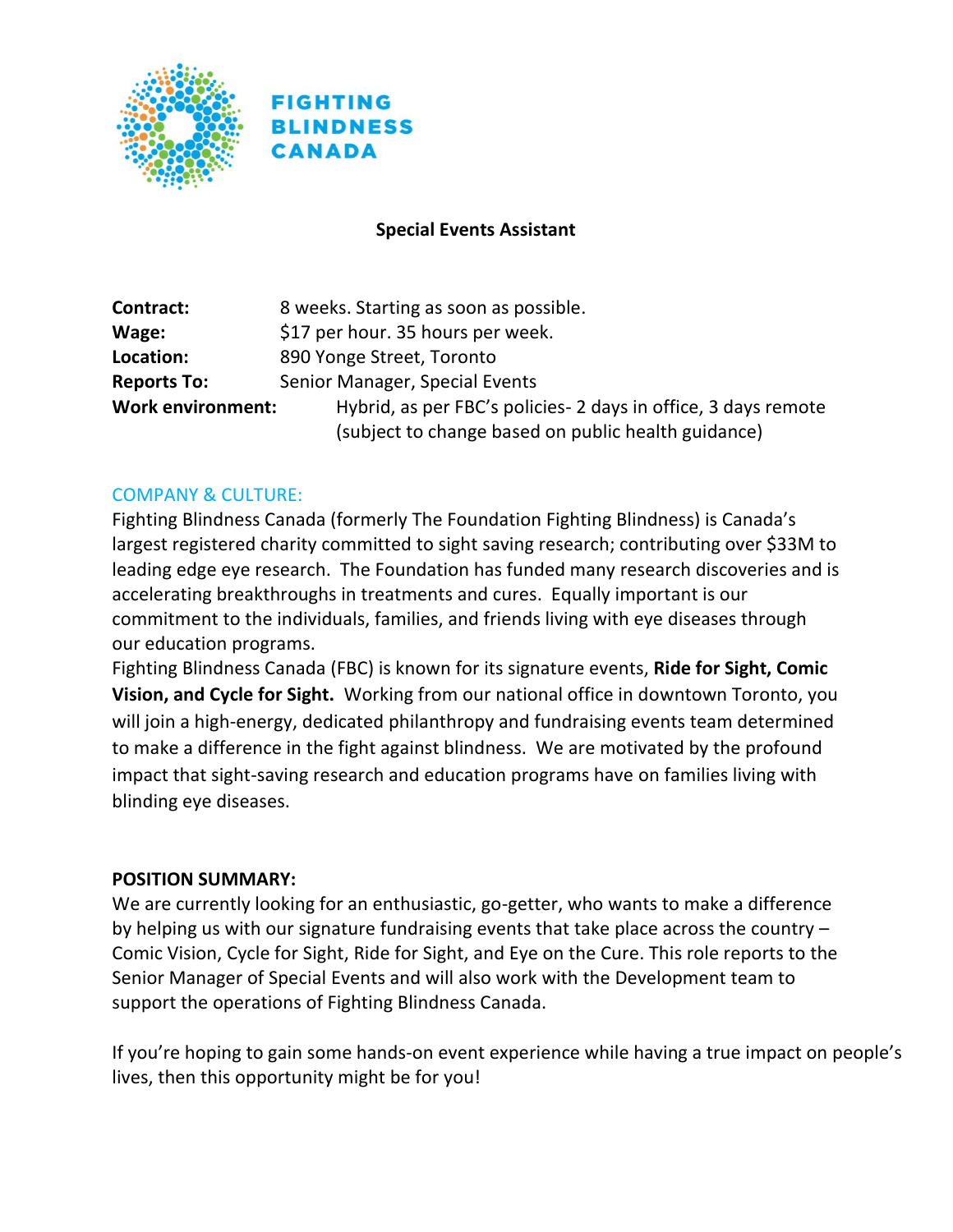### **KEY RESPONSIBILITIES:**

- Responding to events inquiries (by phone, email and letter), conducting warm thank you calls, and providing ongoing stewardship to FBC participants and supporters
- Assisting with lead-in events such as promotional events and launch parties
- Tracking and maintaining inventory of merchandise, fundraising awards and event supplies
- Doing data entry, donation processing and other administrative tasks
- Soliciting and tracking in kind event donations
- Sourcing quotes from event vendors
- Compiling and submitting event permit applications
- Helping with all pre-event preparation and providing event day support as required
- Assist with stewardship mailings
- Database entry support (updating donors and participant records, receipting, supporting returned mail projects etc.)
- Other duties as required

# **Qualifications**

- Exceptional project management and organizational skills
- Strong attention to detail
- Customer service focused with exceptional written and oral communication skills, ability to positively interact with supporters and team members
- Ability to learn quickly, prioritize, and multitask.
- Able to work autonomously and as a member of a team in a fast-paced, highvolume environment
- Proficiency working with computer application on Windows platform (Word, Excel, Power Point, electronic mail/scheduling)
- Comfortable to learn and use database/software (Raiser's Edge, AKA Raisin, Mailchimp)

# **Education**

- Relevant post secondary degree

## **To be eligible, participants must:**

• be between 15 and 30 years of age at the start of the employment;